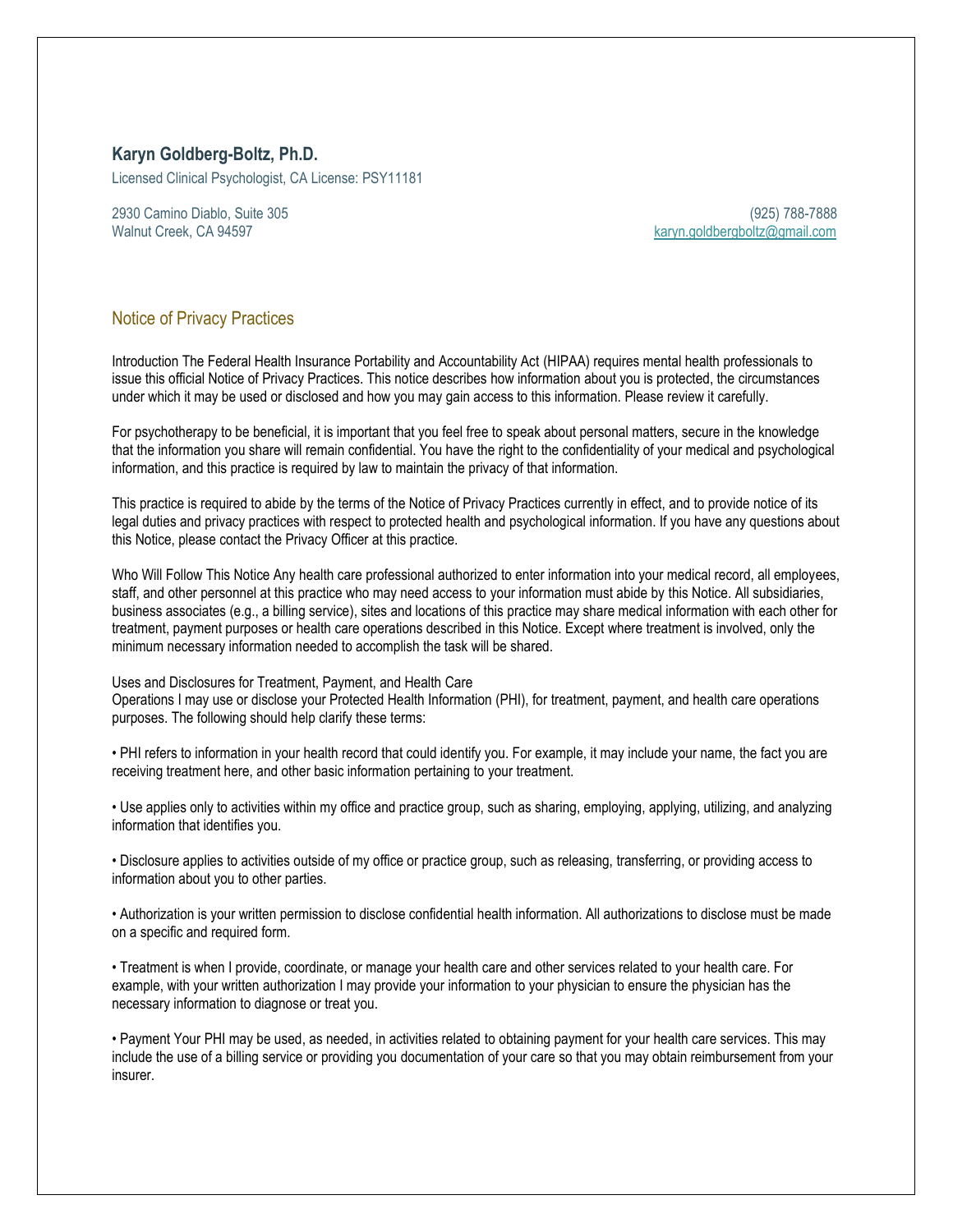• Health Care Operations are activities that relate to the performance and operation of my practice. I may use or disclose, as needed, your protected health information in support of business activities. For example, when I review an administrative assistant's performance, I may need to review what that employee has documented in your record.

Written Authorizations to Release PHI Any other uses and disclosures of your PHI beyond those listed above will be made only with your written authorization, unless otherwise permitted or required by law as described below. You may revoke your authorization at any time, in writing.

Uses and Disclosures without Authorization:

The ethics code of the American Psychological Association, California State law, and the federal HIPAA regulations all protect the privacy of all communications between a client and a mental health professional. In most situations, I can only release information about your treatment to others if you sign a written authorization. This Authorization will remain in effect for a length of time you and I determine. You may revoke the authorization at any time, unless I have taken action in reliance on it. However, there are some disclosures that do not require your Authorization. I may use or disclose PHI without your consent in the following circumstances:

• Child Abuse – If I have reasonable cause to believe a child may be abused or neglected, I must report this belief to the appropriate authorities.

• Adult and Domestic Abuse – If I have reason to believe that an individual such as an elderly or disabled person protected by state law has been abused, neglected, or financially exploited, I must report this to the appropriate authorities.

• Health Oversight Activities – I may disclose your PHI to a health oversight agency for oversight activities authorized by law, including licensure or disciplinary actions. If a client files a complaint or lawsuit against me, I may disclose relevant information regarding that patient in order to defend myself.

• Judicial and Administrative Proceedings – If you are involved in a court proceeding and a request is made for information by any party about your treatment and the records thereof, such information is privileged under state law, and is not to be released without a court order.

Information about all other psychological services (e.g., psychological evaluation) is also privileged and cannot be released without your authorization or a court order. The privilege does not apply when you are being evaluated for a third party or where the evaluation is court ordered. You must be informed in advance if this is the case.

• Serious Threat to Health or Safety – If you communicate to me a specific threat of imminent harm against another individual or if I believe that there is clear, imminent risk of injury being inflicted against another individual, I may make disclosures that I believe are necessary to protect that individual from harm. If I believe that you present an imminent, serious risk of injury or death to yourself, I may make disclosures I consider necessary to protect you from harm.

• Worker's Compensation – I may disclose PHI regarding you as authorized by and to the extent necessary to comply with laws relating to worker's compensation or other similar programs, established by law, that provide benefits for work-related injuries or willness without regard to fault.

## Special Authorizations:

Certain categories of information have extra protections by law, and thus require special written authorizations for disclosures.

• Psychotherapy Notes – I will obtain a special authorization before releasing your Psychotherapy Notes. "Psychotherapy Notes" are notes I have made about our conversation during a private, group, joint, or family counseling session, which I have kept separate from the rest of your record. These notes are given a greater degree of protection than PHI.

• HIV Information – Special legal protections apply to HIV/AIDS related information. I will obtain a special written authorization from you before releasing information related to HIV/AIDS.

• Alcohol and Drug Use Information – Special legal protections apply to information related to alcohol and drug use and treatment. I will obtain a special written authorization from you before releasing information related to alcohol and/or drug use/treatment. You may revoke all such authorizations (of PHI, Psychotherapy Notes, HIV information, and/or Alcohol and Drug